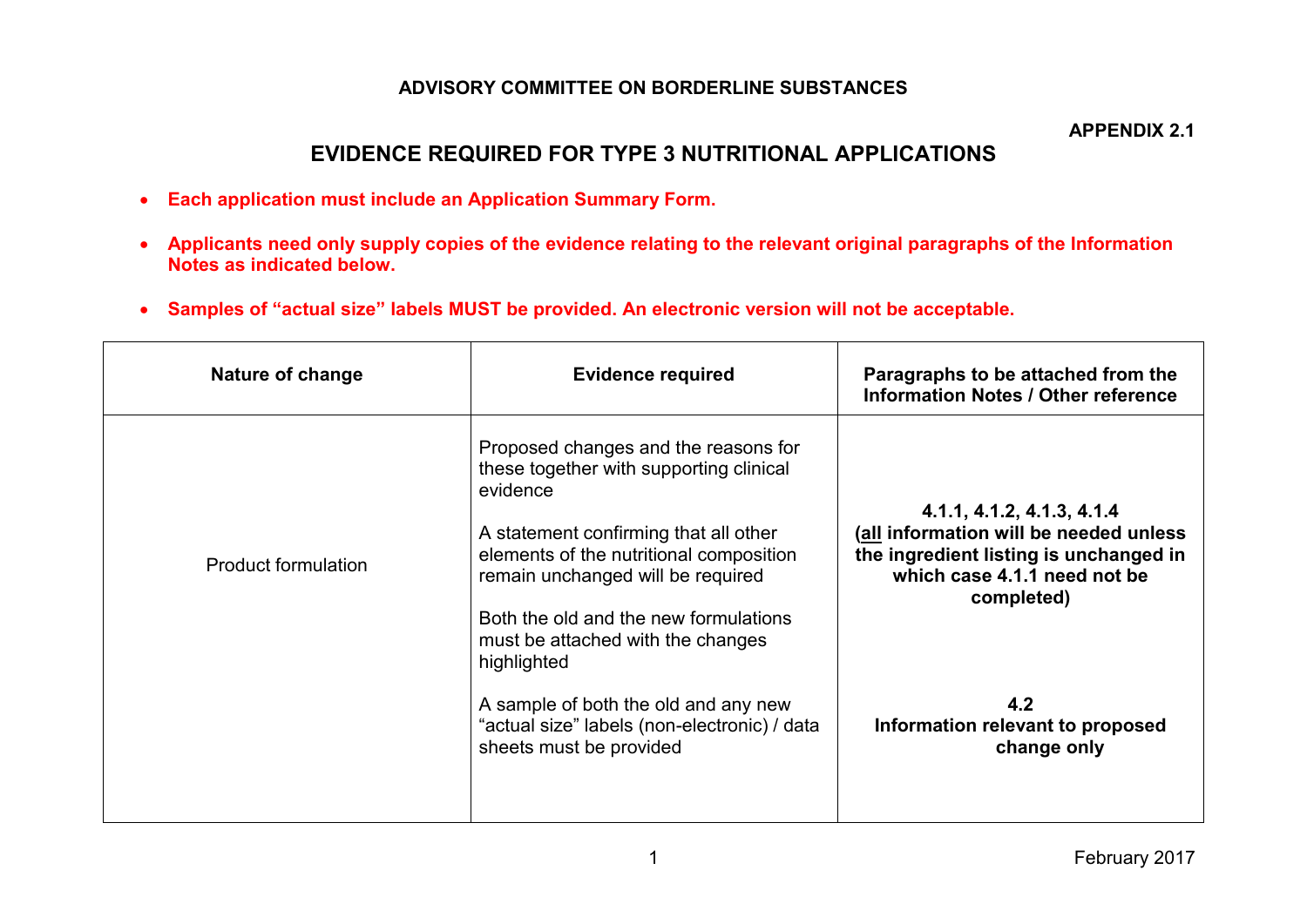| Nature of change                    | <b>Evidence required</b>                                                                                                                                                                                                                                                             | Paragraphs to be attached from<br><b>Information Notes / Other reference</b>                                   |
|-------------------------------------|--------------------------------------------------------------------------------------------------------------------------------------------------------------------------------------------------------------------------------------------------------------------------------------|----------------------------------------------------------------------------------------------------------------|
| New flavours of an approved product | Details of proposed additional flavour with<br>supporting clinical evidence<br>A sample of the new "actual size" label<br>(non-electronic) and data sheet must be<br>provided                                                                                                        | 4.1.1, 4.1.2, 4.1.3, 4.1.4, 4.2                                                                                |
| Product name change                 | Proposed name and reason for the<br>change<br>Note: If the formulation is also changed,<br>both the old and the new formulations<br>must be attached with the changes<br>highlighted<br>A sample of any new "actual size" label /<br>data sheet (non-electronic) must be<br>provided | <b>Summary sheet</b><br>4.1.1, 4.1.2, 4.1.3, 4.1.4, 4.2<br>Information relevant to the proposed<br>change only |
|                                     |                                                                                                                                                                                                                                                                                      |                                                                                                                |